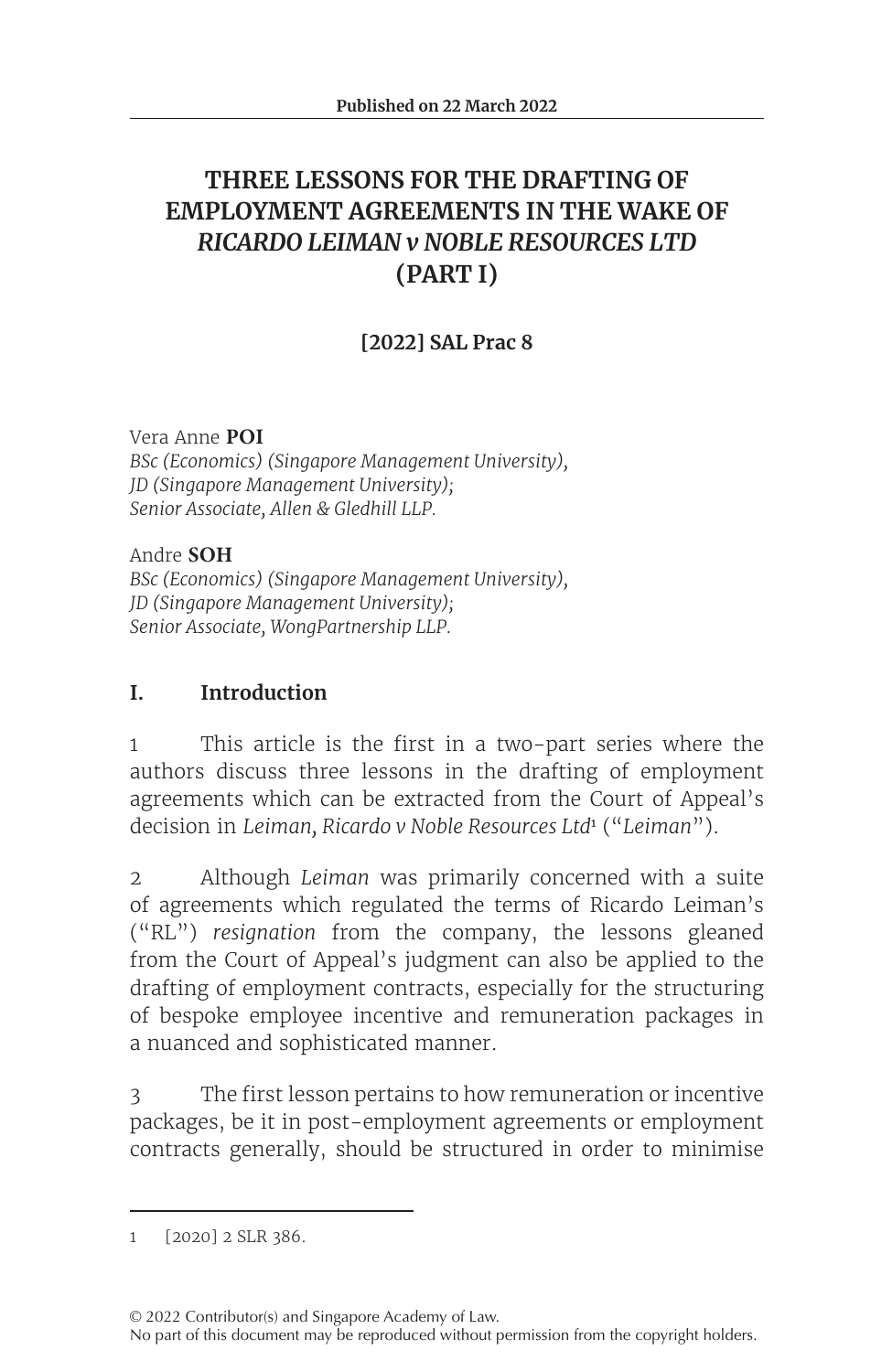the risk of the clauses therein being invalidated for being penalty clauses. Parties to a contract would generally have two intertwined goals – (a) to ensure its counterparty upholds its obligations and (b) to protect its own interests. One way of ensuring this is to include provisions in the contract which would have the effect of *discouraging* the counterparty from breaching any of its obligations. This is no different in the context of employment. Unfortunately, some clauses intended to have such an effect may be regarded by the court as being a penalty clause and therefore struck down, as was the case in *Leiman*.

4 The second and third lessons, which will be covered in the next part of this article, pertain to how the terms of an employment contract can be drafted to limit (or ensure, as the case may be) the court's (a) involvement in the determination of whether pre-requisites to a benefit under the contract have been fulfilled, and (b) powers of review over determinations made by a contractually stipulated body.

### **II. Summary of facts in** *Leiman, Ricardo v Noble Resources Ltd*

5 The first appellant, RL, was employed by the first respondent, Noble Resources Ltd ("NRL"), as the chief operating officer of the second respondent, Noble Group Limited ("NGL") from 2006 to 2010, and then subsequently as NGL's chief executive officer from 2010 to 2011. RL's employment with NRL was governed by an employment agreement (the "Employment Agreement"). NGL and NRL are part of the Noble group of companies (the "Noble Group"). During the course of his employment with the Noble Group, RL was awarded NGL share options pursuant to the Noble Group Share Option Scheme 2004 and NGL shares pursuant to the Noble Group's annual incentive plan ("AIP"). RL assigned some of his NGL shares and NGL share options to a trust administered by the second appellant, Rothschild Trust Guernsey Limited<sup>2</sup> ("Rothschild Trust").

#### **[2022] SAL Prac 8**

<sup>2</sup> *Leiman, Ricardo v Noble Resources Ltd* [2020] 2 SLR 386 at [5]–[12].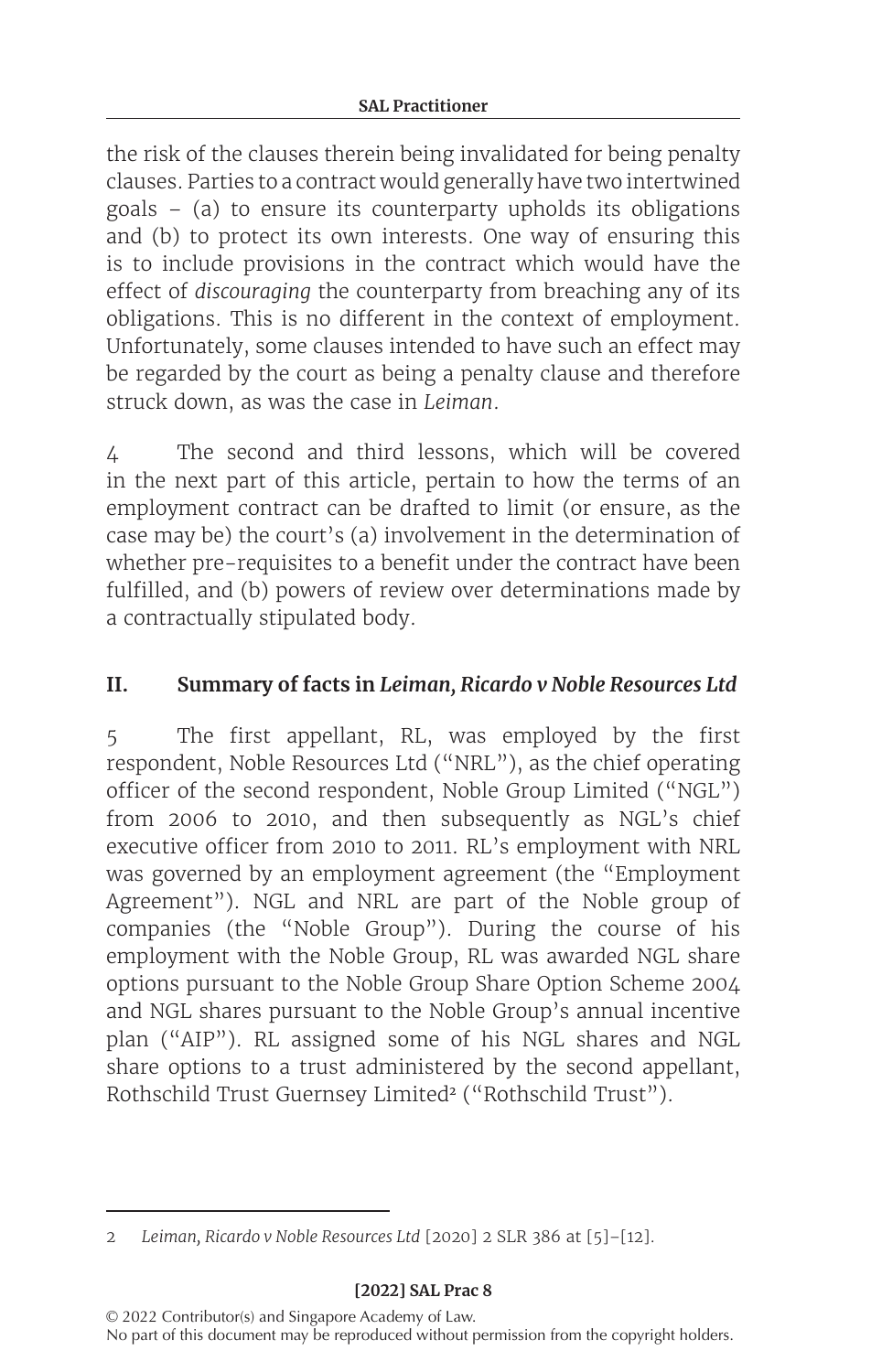6 The underlying suit was commenced by RL against the respondents, for allegedly denying him certain post-resignation benefits which he claimed to be entitled to under a settlement agreement dated 9 November 2011<sup>3</sup> (the "Settlement Agreement"). RL had entered into the Settlement Agreement with NRL to govern the terms of his resignation from NGL and his departure from the Noble Group. RL and NRL had also entered into another agreement where RL would continue providing advisory services to NRL for a minimum term of nine months after the termination of his employment<sup>4</sup> (the "Advisory Agreement").

7 RL's severance payments and benefits, which were the subject of the dispute, were set out in cl 3 of the Settlement Agreement. Given that the appeal essentially hinged on the Court of Appeal's interpretation of cl 3, it bears setting out in full:<sup>5</sup>

## 3. Severance Payments and Benefits

(a) Noble [meaning NRL] and [RL] shall, on the Effective Date, execute a payment schedule attached hereto as Exhibit A. [RL] shall be entitled to receive the payments and benefits provided for in this Section 3 and the schedule *but only if he complies with his ongoing non-competition and confidentiality obligations* under the provisions of the Employment Agreement and this Settlement Agreement and which shall continue in full force and effect regardless of this termination.

(b) On or before 1st December 2011, [RL] shall enter into [the Advisory Agreement] with the Company under which he will provide such advisory services as the company shall reasonably request in consideration of remuneration calculated on the basis of US\$350,000 per calendar year. …

(c) [RL] shall be entitled to exercise the outstanding 7,727,272 options he holds in the Noble Group Limited Share Option Schedule 2004 vesting on 2nd April 2012 as well as all options vested to date but unexercised, in each case provided he does so exercise on or prior to 2nd April 2013 and *provided that prior to exercise he has not acted in any way to the detriment of Noble and the [R&O Committee] of Noble shall make a final determination in the event of any dispute*.

<sup>3</sup> *Leiman, Ricardo v Noble Resources Ltd* [2020] 2 SLR 386 at [38]–[42].

<sup>4</sup> *Leiman, Ricardo v Noble Resources Ltd* [2020] 2 SLR 386 at [13]–[18].

<sup>5</sup> *Leiman, Ricardo v Noble Resources Ltd* [2020] 2 SLR 386 at [21].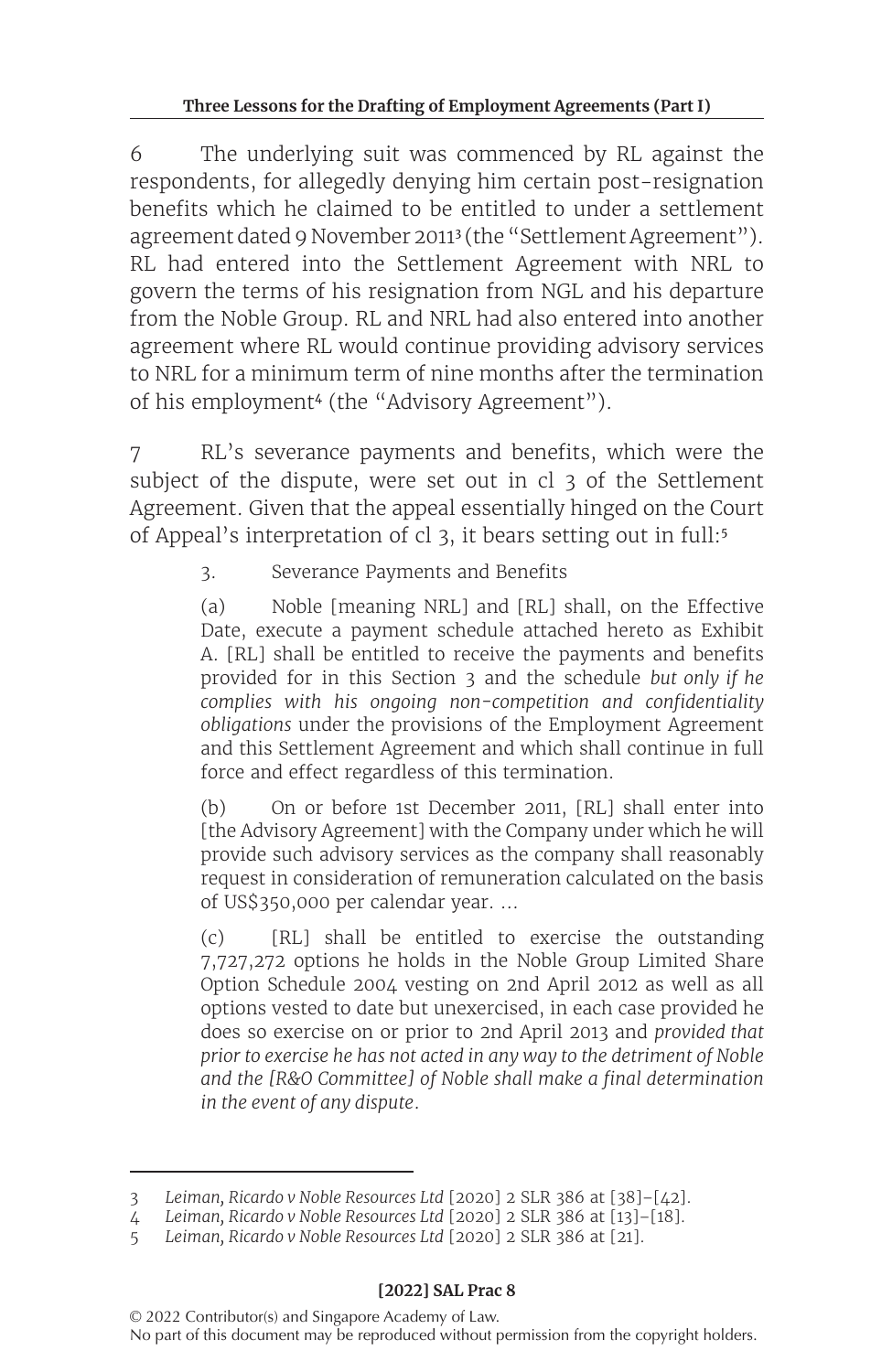(d) [RL] holds 17,276,013 restricted shares of Noble Group (the 'Restricted Stock'). The Restricted Stock and all accrued dividends shall vest and become free of transfer restrictions in accordance with its term of grant *provided [RL] does not act in any way to the detriment of Noble and the [R&O Committee] of Noble shall make a final determination in the event of any dispute*.

(e) [RL] shall be entitled to be considered for a 2011 discretionary bonus by the Company which (if any) will be payable in April 2012.

[emphasis added]

8 The authors refer to:

(a) the  $7,727,272$  NGL share options in cl  $3(c)$  that were to vest on 2 April 2012, as well as all vested but unexercised share options, collectively as the "Share Options"; and

(b) the 17,276,013 NGL "Restricted Stock" in NGL in cl 3(d) as the "Shares".

9 It should be noted that RL's entitlements under cll 3(c) and 3(d) were subject to two conditions. First, the condition that he "not act … to the detriment of Noble", with NGL's Remuneration and Options Committee ("R&O Committee") to make a "final determination in the event of any dispute". Second, RL's compliance with his "ongoing non-competition and confidentiality obligations". This second condition was applicable to entitlements under cl 3 in general.

10 Apart from the Shares referred to incl 3(d) of the Settlement Agreement, RL was also awarded 5,652,421 NGL shares under the Noble Group's AIP by way of a letter dated  $4$  May 2011.<sup>6</sup>

11 In November 2011, the Noble Group hired a private investigator ("PI") to monitor RL's activities. The PI uncovered e-mails between RL and Summa Capital, one of Noble Group's business partners, which showed them discussing a plan to start a new commodities business. Noble also engaged a consulting firm, Wolfe Associates, in February 2012 to investigate RL's

<sup>6</sup>  *Leiman, Ricardo v Noble Resources Ltd* [2020] 2 SLR 386 at [11].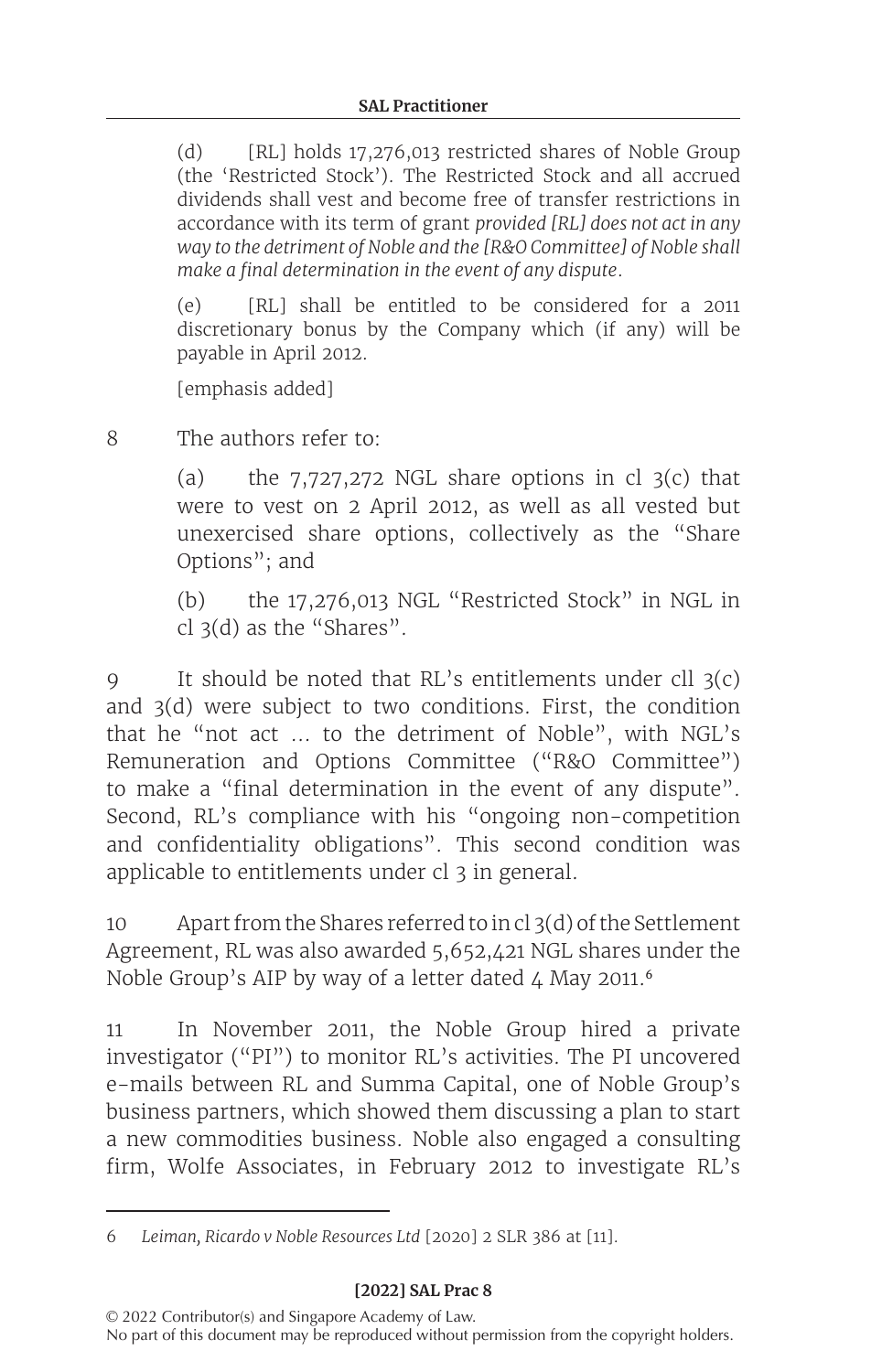dealings with two individuals whom he had been involved in hiring in 2006 to run one of the Noble Group's sugar mills in Brazil.<sup>7</sup>

12 In late February 2012, Rothschild Trust sought to exercise 5,000,000 of RL's Share Options as referred to in cl 3(c) of the Settlement Agreement. However, based on (a) the R&O Committee's review of the e-mails between RL and Summa Capital, and (b) Wolfe Associates' preliminary findings on RL's involvement in the hiring of the two individuals to run one of Noble Group's sugar mills in Brazil despite his knowledge of various allegations against them, the R&O Committee decided to refuse Rothschild Trust's request.<sup>8</sup>

13 Rothschild Trust protested against the R&O Committee's decision and made multiple requests for the information upon which the decision had been based, to no avail. The R&O Committee subsequently reconvened to consider the issue again, but it merely reaffirmed its earlier decision. Noble Group informed Rothschild Trust of this, explaining that RL's right to exercise the Share Options was "conditional on [his] not 'acting in any way to the detriment of Noble prior to exercise'". The R&O Committee considered that this condition had not been satisfied as RL had breached his non-competition and confidentiality obligations, and had appointed certain persons to run Noble Group's operations in Brazil from 2006 even though they were unqualified and might have participated in "fraudulent conduct at a previous employer".<sup>9</sup>

14 Noble Group subsequently informed the appellants that:<sup>10</sup>

(a) RL was not entitled to the Shares referred to in cl 3(d) of the Settlement Agreement;

(b) the R&O Committee did not approve the vesting of the 5,652,421 NGL shares under the AIP which had

<sup>7</sup> *Leiman, Ricardo v Noble Resources Ltd* [2020] 2 SLR 386 at [29], [31] and [32].

<sup>8</sup>  *Leiman, Ricardo v Noble Resources Ltd* [2020] 2 SLR 386 at [32]–[35].

<sup>9</sup>  *Leiman, Ricardo v Noble Resources Ltd* [2020] 2 SLR 386 at [35].

<sup>10</sup> *Leiman, Ricardo v Noble Resources Ltd* [2020] 2 SLR 386 at [36] and [37].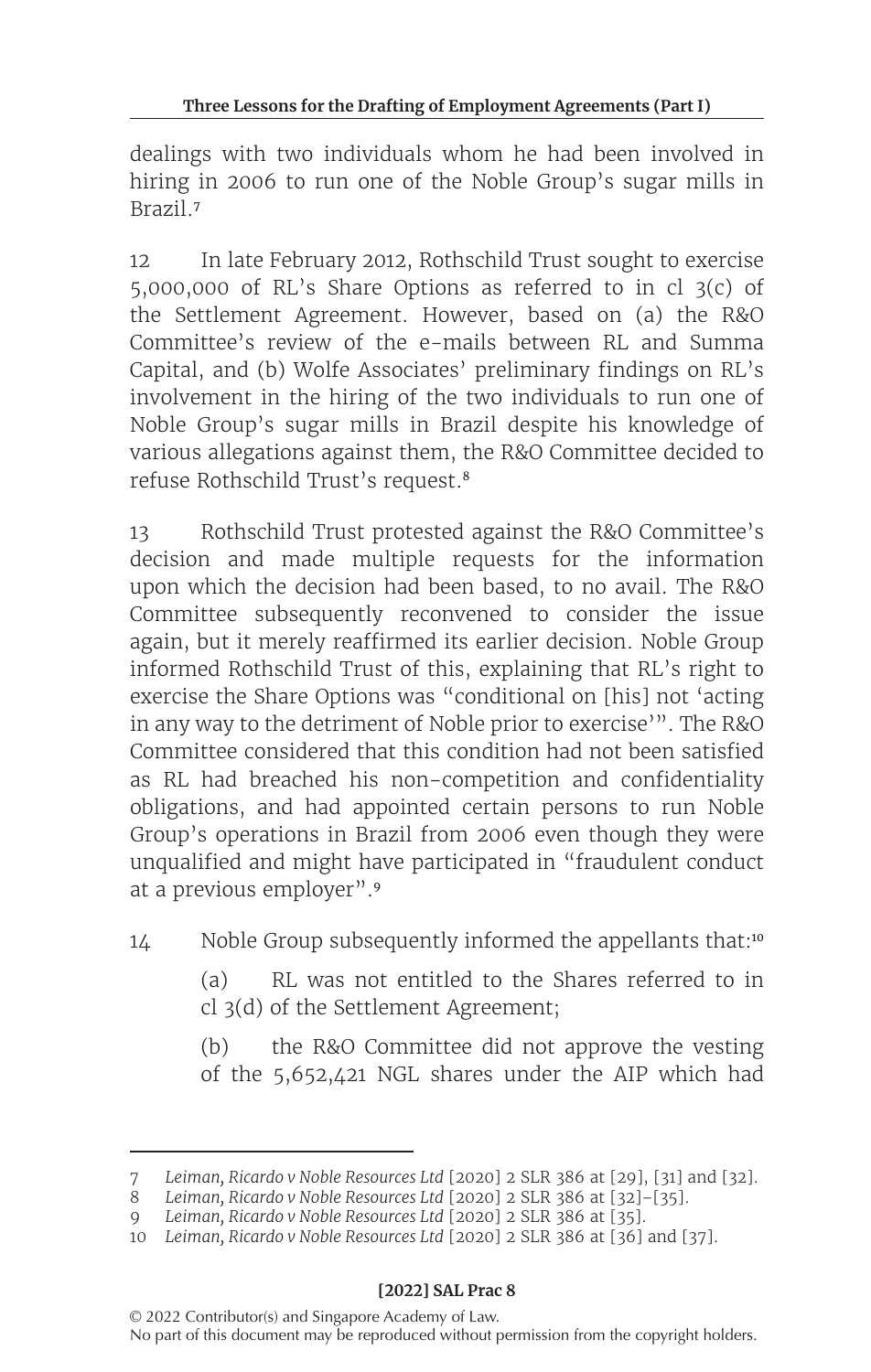previously been awarded to RL by way of the  $\mu$  May 2011 letter; and

(c) RL was not entitled to the 2011 bonus.

15 The appellants brought an action in the Singapore High Court, seeking a declaration that the R&O Committee's decisions pertaining toRL's entitlement to the benefits under the Settlement Agreement were invalid. The appellants also sought damages for conspiracy by unlawful means, wrongful inducement of breach of contract and unlawful interference or causing loss by unlawful means.<sup>11</sup>

## **III. Summary of relevant issues and holdings**

 $16$  Clause  $3(c)$  of the Settlement Agreement provided:

[RL] shall be entitled to exercise the outstanding **7,727,272 options he holds in the Noble Group Limited Share Option Schedule 2004 vesting on 2nd April 2012** as well **as all options vested to date but unexercised**, *in each case provided he does so exercise on or prior to 2nd April 2013 and provided that prior to exercise he has not acted in any way to the detriment of Noble and the [R&O Committee] of Noble shall make a final determination in the event of any dispute*. [emphasis added]

17 Clause 3(c) of the Settlement Agreement (which was executed on 9 November 2011) thus applied to:

> (a) 7,727,272 Share Options *vesting subsequently* on 2 April 2012; and

> (b) 37,090,910 Share Options that had previously *already vested* (in December 2010).

18 In both the High Court and the Court of Appeal, the appellants submitted that cl  $3(c)$  was an unenforceable penalty clause in so far as it purported to forfeit the 37,090,910 unexercised Share Options that had previously already vested in RL in December 2010. These 37,090,910 Share Options fell into the limb of cl 3(c) of the Settlement Agreement which applied

<sup>11</sup> *Leiman, Ricardo v Noble Resources Ltd* [2020] 2 SLR 386 at [38]–[41].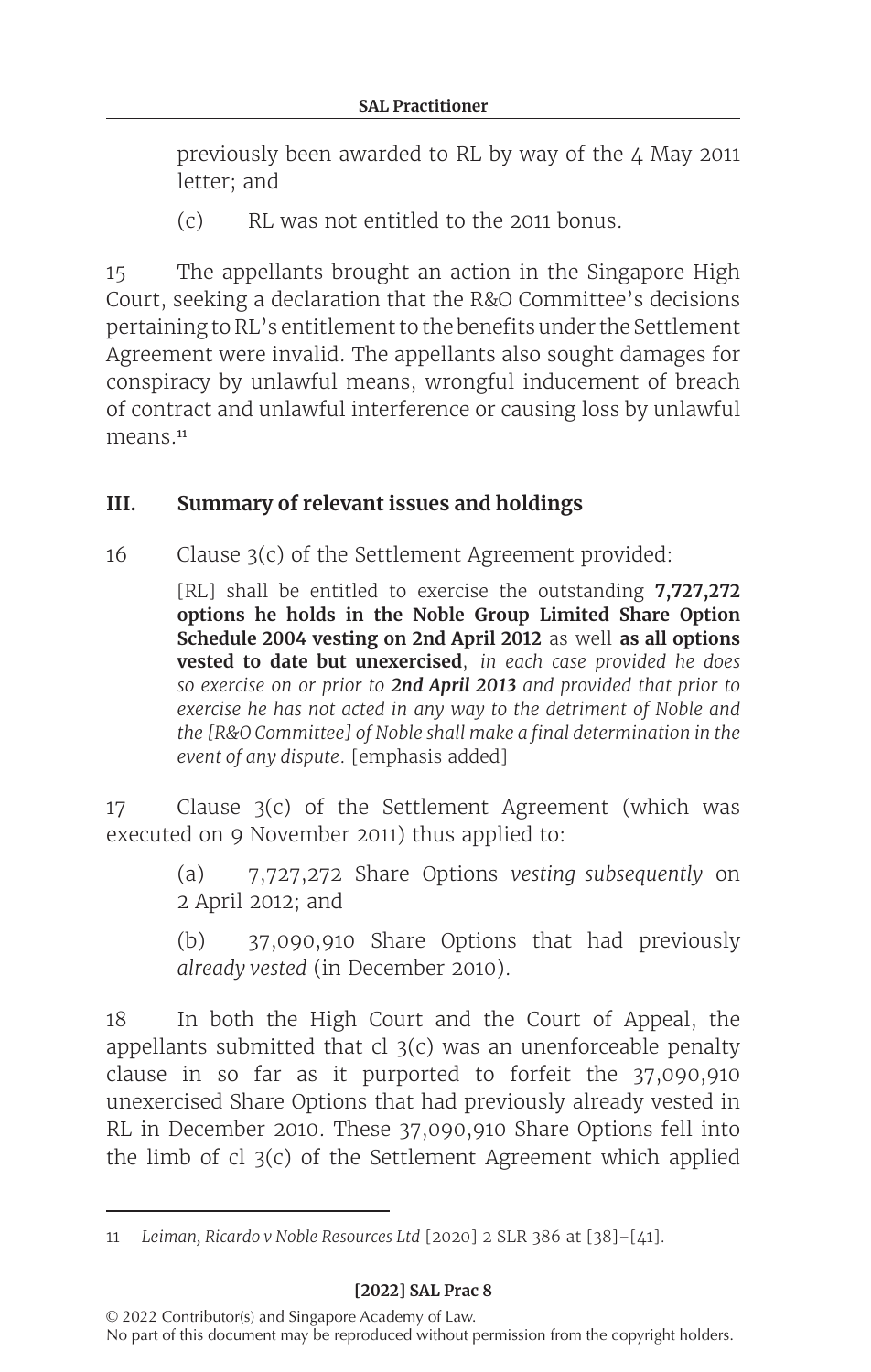to "all options vested to date but unexercised". The appellants argued that cl 3(c) was a penalty because it purported to impose penal sanctions by divesting a party of its entitlement to claim *already vested* rights and benefits.<sup>12</sup>

19 The appellants did not make the same submission in respect of the Share Options mentioned in cl  $3(c)$  that were to vest only on 2 April 2012 or the Shares mentioned in cl 3(d) which had not yet vested. This difference in position arose because the appellants appeared to proceed on the premise that the rule against penalty clauses applies only to provisions that purport to divest a party of its entitlement to *already vested* rights and benefits, and not to provisions that impose *conditions* for the *future* vesting of its rights and benefits. Similarly, the appellants did not submit that cl  $3(a)$  was unenforceable for being a penalty clause<sup>13</sup>

# *A. Decision of the High Court*

20 The High Court judge dismissed the claim brought by the appellants, on the basis that the R&O Committee was justified in its finding that RL had acted to Noble Group's detriment by breaching his non-competition and confidentiality obligations.

21 Specifically, on the issue of whether cl  $3(c)$  of the Settlement Agreement was an unenforceable penalty clause, the High Court dismissed that argument. The High Court noted that cl 8.3(a) of the Share Option Rules provided that any share option which RL had left unexercised (and he did leave some vested Share Options unexercised at the time of resignation or end of full-time employment)<sup>14</sup> will "immediately lapse" once the participant "ceas[es] to be in the full-time employment" with Noble, "unless the [R&O] Committee, in its sole discretion, determines otherwise". After his resignation in October 2011, RL

<sup>12</sup> *Leiman, Ricardo v Noble Resources Ltd* [2020] 2 SLR 386 at [80].

<sup>13</sup> *Leiman, Ricardo v Noble Resources Ltd* [2020] 2 SLR 386 at [80].

<sup>14</sup> *Leiman, Ricardo v Noble Resources Ltd* [2018] SGHC 166 at [209].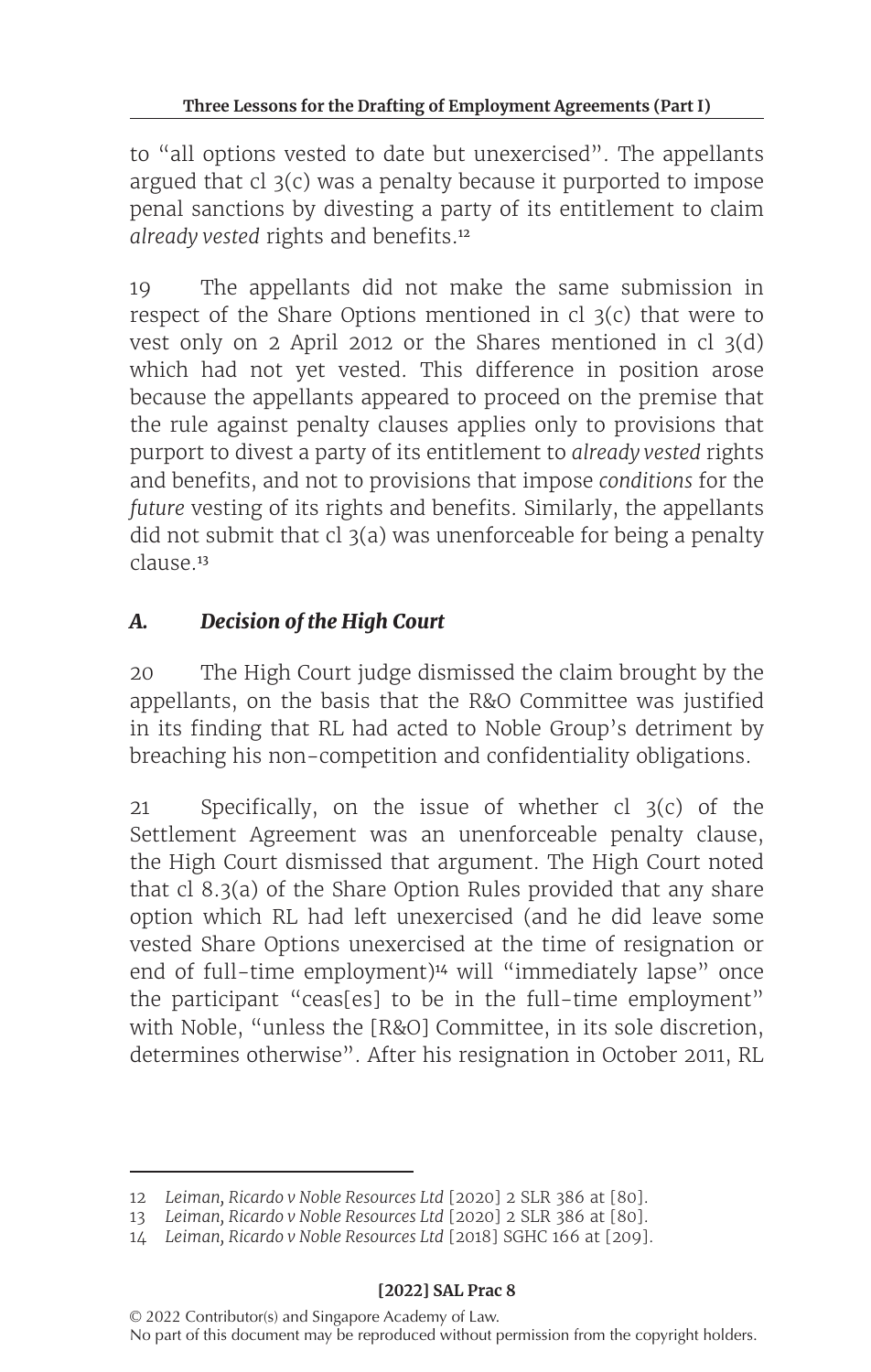was already not entitled to the already-vested Share Options in the absence of the Settlement Agreement.<sup>15</sup>

22 The High Court then found that  $cl$  3(c) of the Settlement Agreement had the effect of conferring upon RL *additional* benefits which he otherwise would not have had (*ie*, by allowing RL an extension of time, until 2 April 2013, to exercise his alreadyvested but unexercised Share Options even after RL's cessation of full employment), subject to the condition that he did not act in any way detrimental to Noble. The High Court judge went on to find that cl 3(c) did in fact stipulate a *secondary obligation* for breach of cl 3(c) (*ie*, the forfeiture of the Share Options). However, applying the test laid down in the UK Supreme Court decision of *Cavendish Square Holding BV v Makdessi*<sup>16</sup> ("*Cavendish*"), the High Court judge ultimately did not consider cl 3(c) to be a penalty clause as it did not impose a detriment on RL that was "out of proportion to Noble's legitimate interest in ensuring that [RL] did not compete against it or otherwise act to its detriment".<sup>17</sup> The High Court judge also found that the 5,652,421 NGL shares under the AIP were not covered by cl 3(d) of the Settlement Agreement, and that given RL's improper acts of competition against Noble Group, those shares had been properly forfeited.

23 RL was also denied his 2011 bonus. Clause  $3(e)$  of the Settlement Agreement provided that:

> [RL] shall be entitled to be considered for a 2011 discretionary bonus by the Company which (if any) will be payable in April 2012.

 $24$  The High Court found there was no breach of cl  $3(e)$  of the Settlement Agreement, as Noble Group had considered RL's entitlement to the 2011 bonus in a rational and *bona fide* manner. Finally, given that the R&O Committee's decisions were valid, the appellants' economic tort claims could not be sustained.<sup>18</sup>

<sup>15</sup> *Leiman, Ricardo v Noble Resources Ltd* [2018] SGHC 166 at [23] and [202].

<sup>16 [2016]</sup> AC 1172.

<sup>17</sup> *Leiman, Ricardo v Noble Resources Ltd* [2018] SGHC 166 at [211] and [213].

<sup>18</sup> *Leiman, Ricardo v Noble Resources Ltd* [2018] SGHC 166 at [230], [231] and [254]–[257].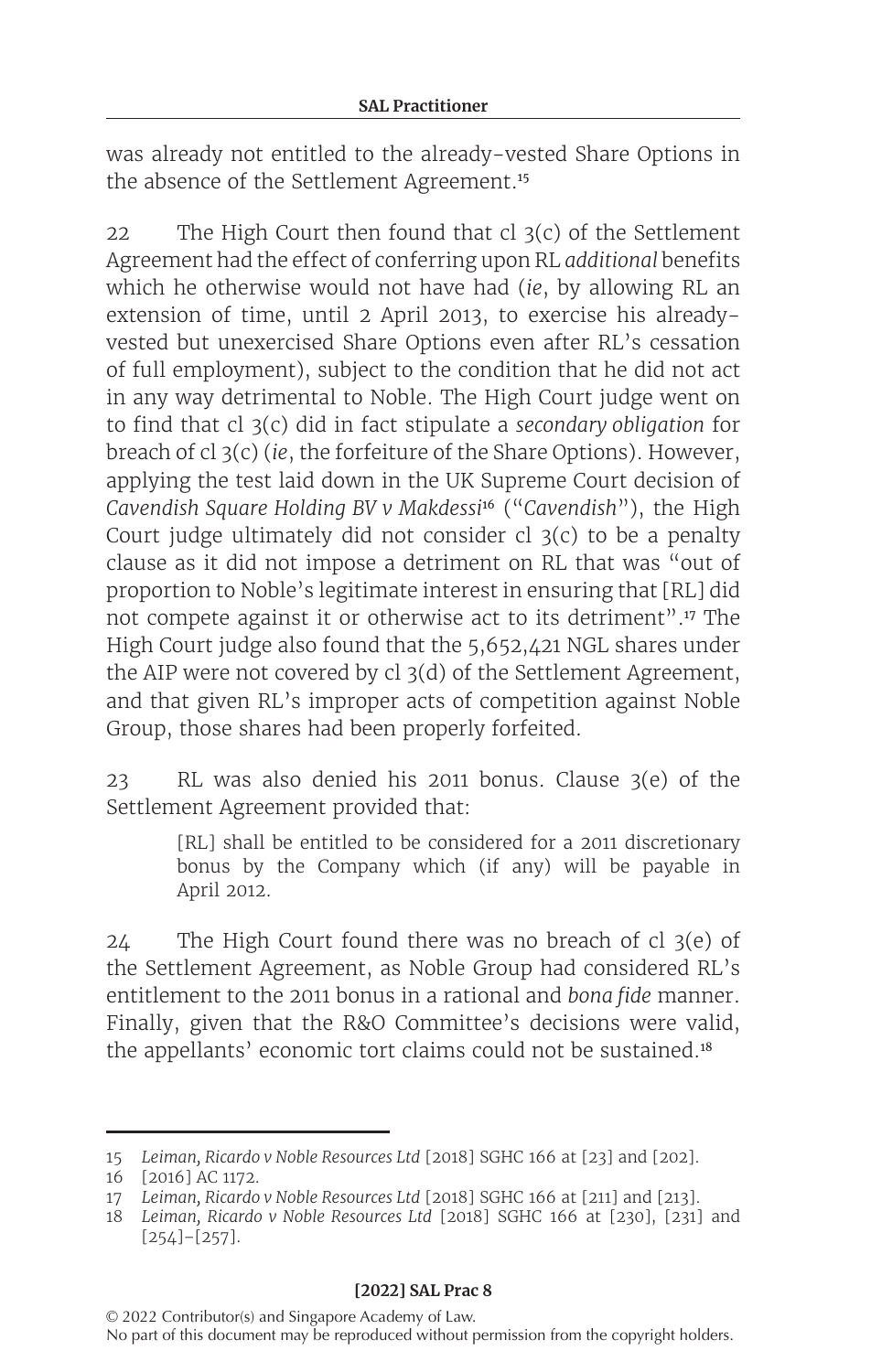## *B. Decision of the Court of Appeal*

25 The Court of Appeal allowed RL's appeal in part. The court found, *inter alia*, that the R&O Committee's decision to disentitle RL from the Share Options under cl  $3(c)$  of the Settlement Agreement, as well as the forfeiture of the 5,652,421 shares awarded pursuant to the 4 May 2011 letter, was invalid. The Court of Appeal, however, upheld the High Court's finding in relation to the 2011 bonus under cl  $3(e)$ , as well as the dismissal of the economic tort claims.

26 A few salient points of the Court of Appeal judgment, some of which are relevant to the discussion below on the drafting and structuring of employee severance and incentive packages, are highlighted. The Court of Appeal's holding in relation to the *scope* of the R&O Committee's duties, as well as the court's observations on the *process* by which the R&O Committee should have carried out its inquiry, will be further elaborated upon in the subsequent instalment of this article.

27 First, the Court of Appeal held as a preliminary point that any dispute as to whether RL had complied with his *contractual* non-competition and confidentiality obligations was a *legal* matter solely for the *court* to determine.<sup>19</sup> The proper remit of the R&O Committee was to determine the *commercial* matter as to whether RL had acted to Noble Group's commercial detriment, as provided for in cl  $3(c)$ .<sup>20</sup> In addition, any determination by the R&O Committee that RL had acted to the detriment of Noble would necessarily require some particularisation of actual loss, harm or damage to the Noble Group that could be attributed to RL's allegedly wrongful acts that had taken place subsequent to the signing of the Settlement Agreement. In this regard, the Court of Appeal found that there was no actual commercial detriment suffered by Noble as a result of RL's acts, nor had he breached his non-competition and confidentiality obligations under the relevant contracts.<sup>21</sup>

<sup>19</sup> *Leiman, Ricardo v Noble Resources Ltd* [2020] 2 SLR 386 at [64].

<sup>20</sup> *Leiman, Ricardo v Noble Resources Ltd* [2020] 2 SLR 386 at [64].

<sup>21</sup> *Leiman, Ricardo v Noble Resources Ltd* [2020] 2 SLR 386 at [161]–[164].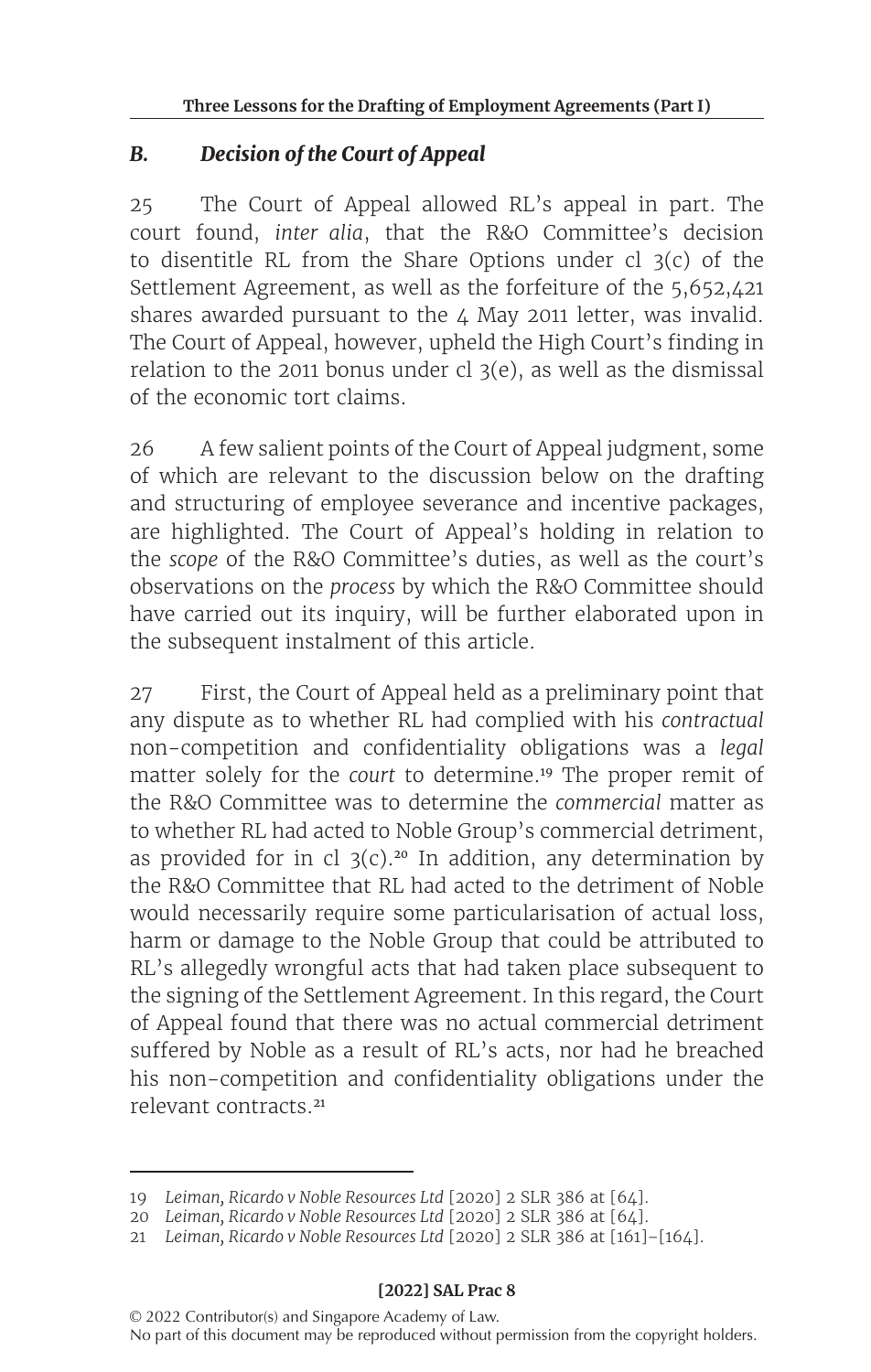28 Second, on the issue of penalty clauses, the Court of Appeal stated that the rule against penalty clauses would only apply to *secondary obligations*. The court held that "[w]here a clause imposes a stipulated consequence following a breach of contract by one party, and that consequence, in the opinion of the court, is not reflective of the innocent party's interest in being compensated but is in fact stipulated *in terrorem* of [*ie*, to threaten] the contract-breaker, that clause will be regarded as an unenforceable penalty clause".<sup>22</sup> The court further laid down some factors that would be considered in determining whether a clause should be regarded as a primary or secondary obligation, which will be further elaborated on below.<sup>23</sup>

29 Applying this to the facts of the case, the Court of Appeal held that even though cl 3(a) was *phrased* as a primary obligation, there was no "independent commercial purpose" to be served in requiring RL to comply with his contractual non-compete and confidentiality obligations in order to be entitled to the various benefits under cl 3(a) of the Settlement Agreement. The benefits under cl 3(a) included, *inter alia*, a Schedule of Payments from NRL that were due to RL upon his resignation, including his 2011 salary and reimbursements for RL's expenses that he incurred during his employment.<sup>24</sup>

30 TheCourtofAppealfounditwasnot clearwhat independent commercial purpose would be served by NRL requiring RL to continue to comply with his contractual non-competition and confidentiality obligations in order to be entitled to his cl 3(a) payments (which included his prior salary and reimbursement of prior expenses). The court considered cl 3(a) to be *in terrorem* of any intention that RL may have had of breaching his contractual non-compete and confidentiality obligations, and therefore a secondary obligation which engaged the rule against penalty clauses.<sup>25</sup> Crucially, the court stated that regardless of whether the traditional test in the House of Lords decision of *Dunlop* 

<sup>22</sup> *Leiman, Ricardo v Noble Resources Ltd* [2020] 2 SLR 386 at [100].

<sup>23</sup> *Leiman, Ricardo v Noble Resources Ltd* [2020] 2 SLR 386 at [101].

<sup>24</sup> *Leiman, Ricardo v Noble Resources Ltd* [2020] 2 SLR 386 at [65] and [104].

<sup>25</sup> *Leiman, Ricardo v Noble Resources Ltd* [2020] 2 SLR 386 at [104].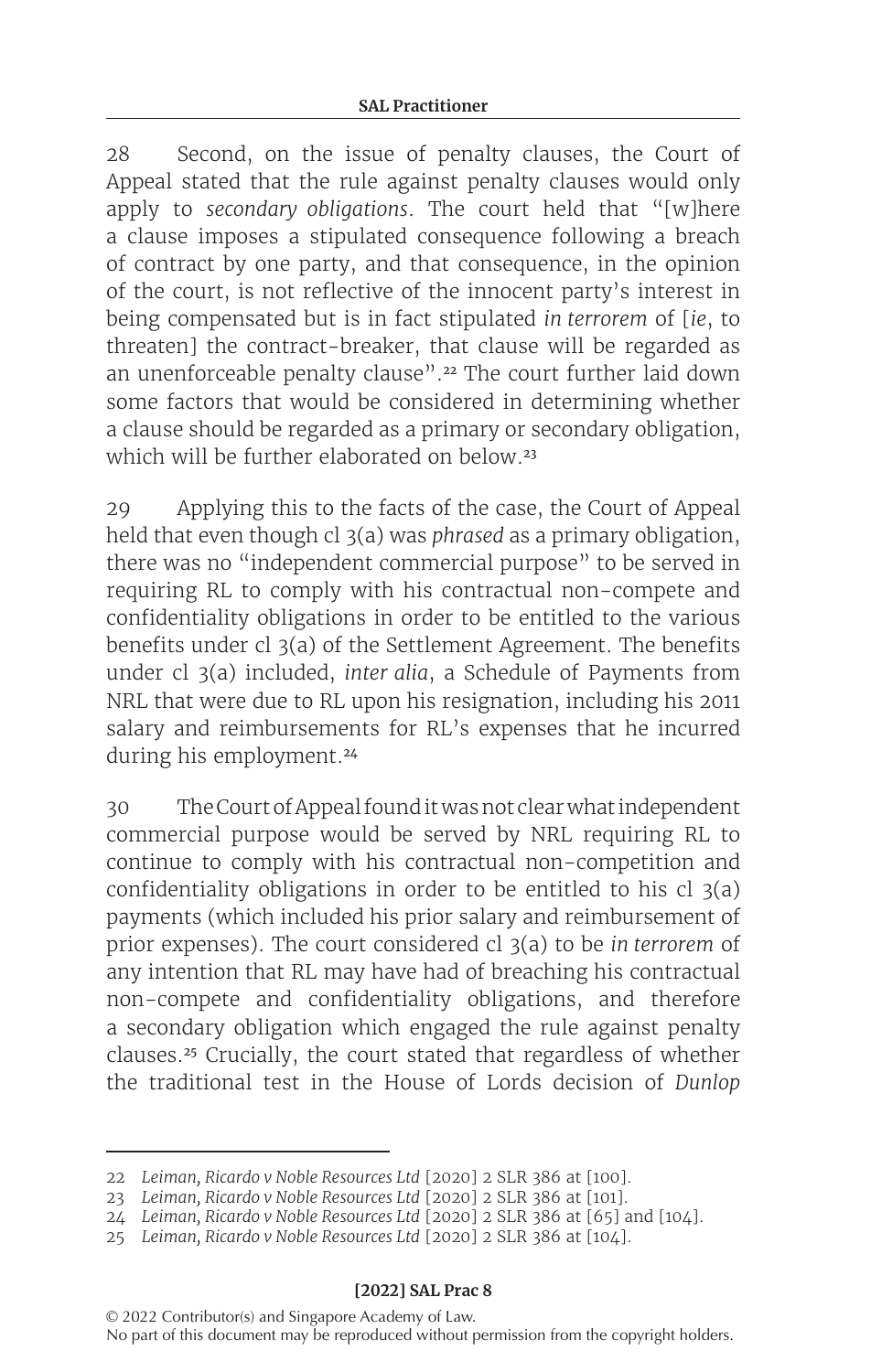*Pneumatic Tyre Company, Limited v New Garage and Motor Company, Limited*<sup>26</sup> ("*Dunlop Pneumatic*") or the test in *Cavendish* was applied, cl 3(a) would be regarded as an unenforceable penalty clause.<sup>27</sup>

31 Since the decision in *Leiman*, the Court of Appeal has confirmed in *Denka Advantech Pte Ltd v Seraya Energy Pte Ltd*<sup>28</sup> ("*Denka v Seraya*") that the *Dunlop Pneumatic* test rather than the approach in *Cavendish* will be used to determine whether a clause is unenforceable for being a penalty.

32 The Court of Appeal in *Leiman* held that cl 3(a) was not a genuine pre-estimate of damages under the *Dunlop Pneumatic* test, given that it operated to disentitle RL from receiving fixed benefits regardless of the nature and extent of his breach of his contractual non-competition and confidentiality obligations. There was simply no correlation between the damages that might be awarded to NRL for any breach of contract on RL's part and the sanction for such breach.<sup>29</sup> Clause  $3(a)$  would also fail the *Cavendish* test, given that it was unclear what legitimate interest NRL could possibly have had in upholding that clause, beyond punishing RL if he were to breach his contractual obligations of non-competition and confidentiality in any way. If there was a breach of the non-competition and/or confidentiality clauses, NRL's interest in seeking compensation against RL for any such breach remained wholly preserved.<sup>30</sup>

33 In contrast, the Court of Appeal held that, *inter alia*, cl 3(c) imposed a *primary obligation* on NRL to honour RL's *enhanced* rights in relation to the exercise of the Share Options (*ie*, rights that he would otherwise not have been entitled to absent the Settlement Agreement – such as an extension of time to exercise the Share Options), in exchange for RL's promise to not act to the detriment of Noble. Clause 3(c) therefore did not engage the rule

<sup>26 [1915]</sup> AC 79.

<sup>27</sup> *Leiman, Ricardo v Noble Resources Ltd* [2020] 2 SLR 386 at [98].

<sup>28 [2021]</sup> 1 SLR 631.

<sup>29</sup> *Leiman, Ricardo v Noble Resources Ltd* [2020] 2 SLR 386 at [107].

<sup>30</sup> *Leiman, Ricardo v Noble Resources Ltd* [2020] 2 SLR 386 at [108].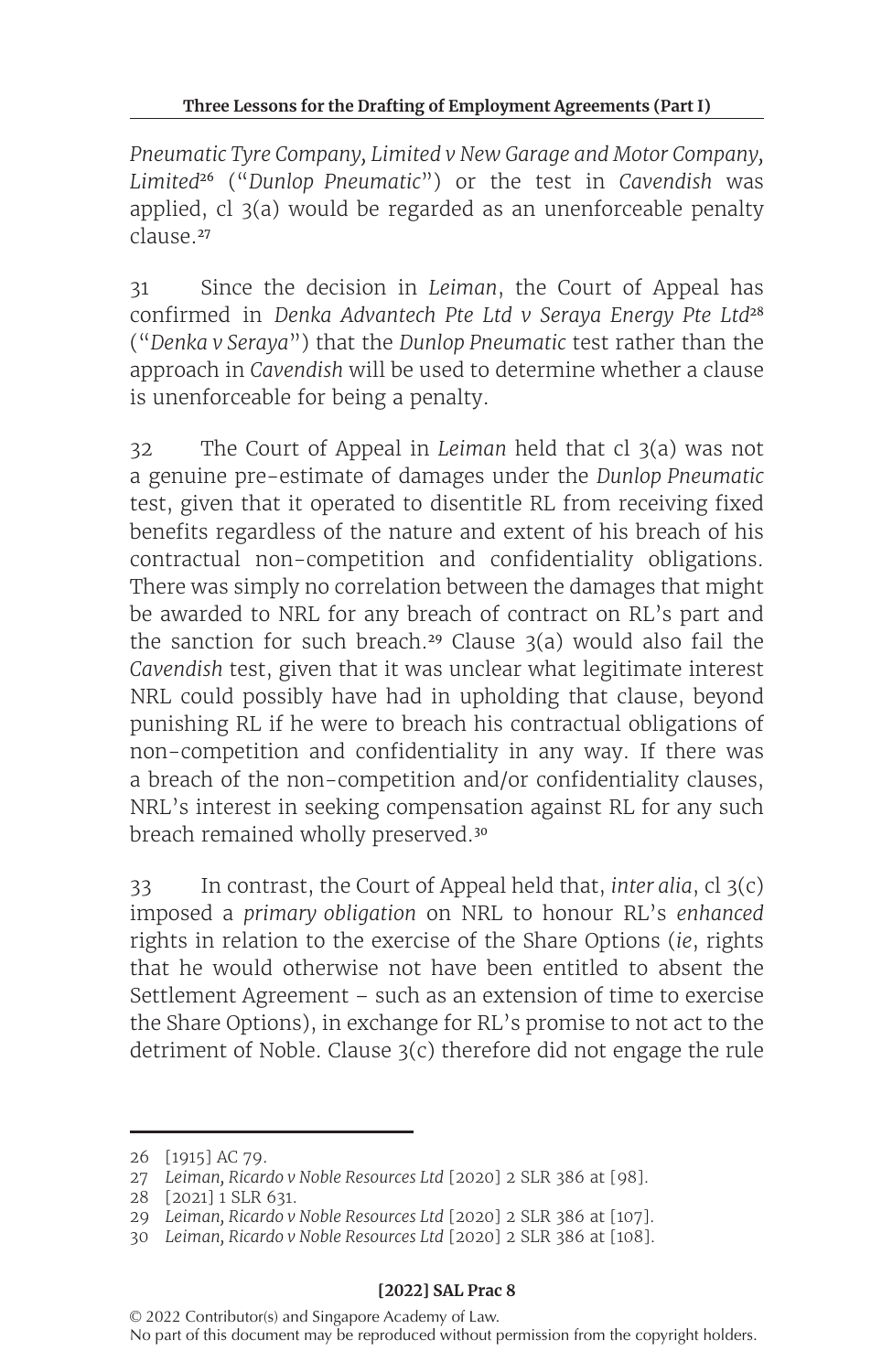against penalty clauses, and the finding of the High Court was overturned in this regard.<sup>31</sup>

34 Third, as regards the *procedural* propriety of the R&O Committee's inquiry and determination under cll 3(c) and 3(d), the Court of Appeal stated that a party purporting to exercise a particular contractual right did not have a general duty to act fairly, nor a duty to observe any requirements of natural justice unless there were contractual terms to that effect, but that may be displaced by terms which parties have agreed upon explicitly or implicitly.<sup>32</sup>

35 As alludedto above, the authors will subsequently elaborate more on the court's observations in this regard in relation to contractually formed bodies such as the R&O Committee, and the associated drafting issues that parties should be mindful of in part 2 of this article. It suffices to note for now that because the R&O Committee had not informed RL of the allegations against him nor did they afford him the opportunity to dispute these allegations, this suggested that the R&O Committee was not properly convened under the Settlement Agreement, and its determinations were therefore null and void as the requirements for fairness under, *inter alia*, cl 3(c) were not met.<sup>33</sup>

36 Finally, with regard to the 5,652,421 shares awarded to RL by way of the  $4$  May 2011 letter, this was to be governed by the terms of the AIP. To this end, the R&O Committee's decision to forfeit the said shares (under cl 5 of the AIP) due to RL's conduct that was "injurious, detrimental or prejudicial" to Noble's interest was erroneous as there was actually no detriment suffered by Noble.<sup>34</sup>

<sup>31</sup> *Leiman, Ricardo v Noble Resources Ltd* [2020] 2 SLR 386 at [105].

<sup>32</sup> *Leiman, Ricardo v Noble Resources Ltd* [2020] 2 SLR 386 at [133] and [134].

<sup>33</sup> *Leiman, Ricardo v Noble Resources Ltd* [2020] 2 SLR 386 at [157] and [160].

<sup>34</sup> *Leiman, Ricardo v Noble Resources Ltd* [2020] 2 SLR 386 at [176]–[178].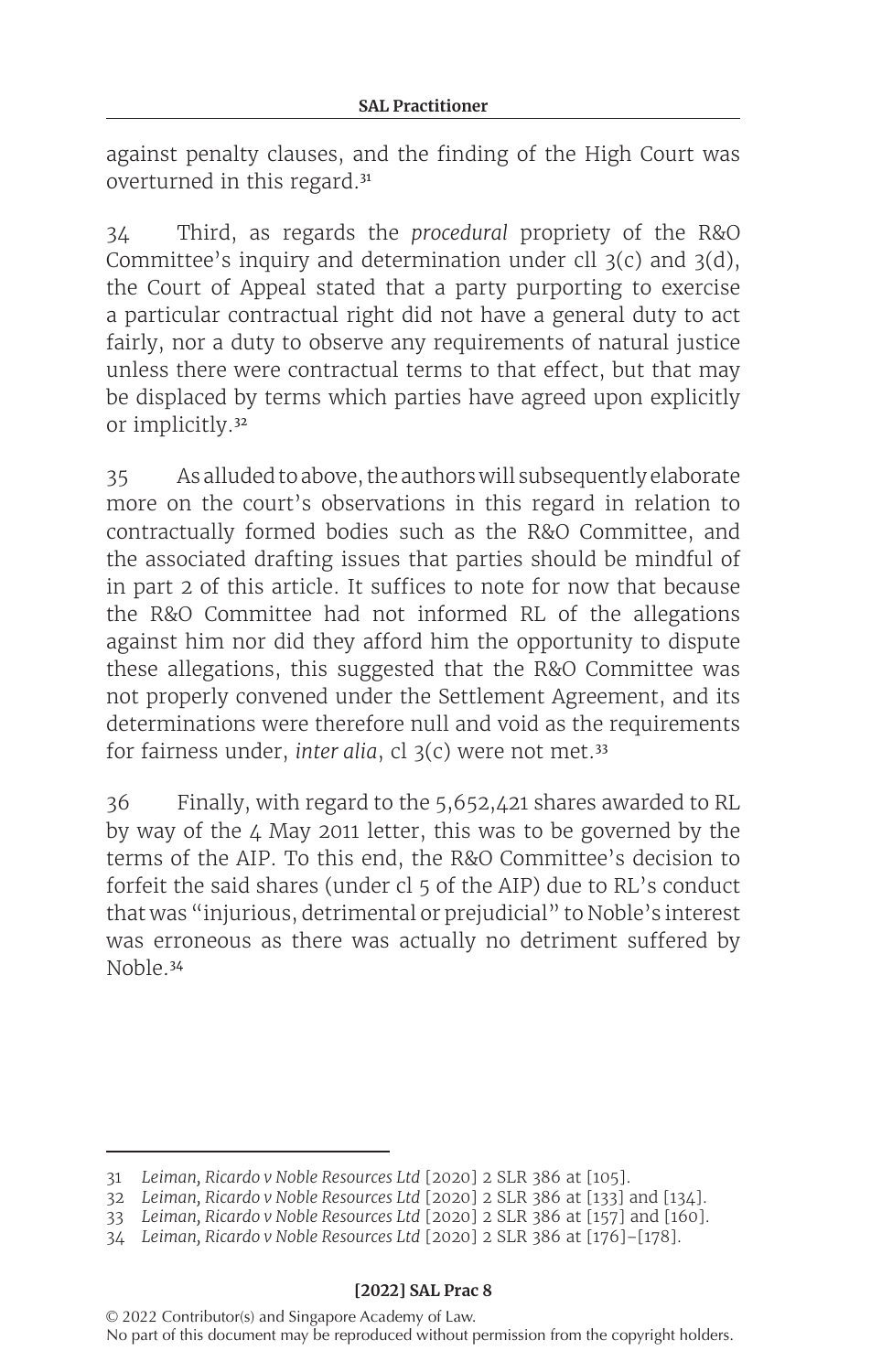### **IV. Lesson No 1 – Structuring an incentive package such that it is not invalidated for being a penalty clause**

37 Flowing from the decision of the Court of Appeal as summarised above, there are two conjunctive requirements that must be satisfied in order for a clause to be struck out for being an unenforceable penalty:

> (a) the clause imposes a secondary, as opposed to a primary, obligation; and

(b) the clause falls afoul of the tests in *either*:

(i) *Dunlop Pneumatic*: where the clause stipulates a payment of money *in terrorem* of the contract-breaker which is not a *genuine preestimate* of the loss suffered by the innocent party;<sup>35</sup> or

(ii) *Cavendish*: whether the impugned provision is a secondaryobligation whichimposes adetriment on the contract-breaker out of all proportion to any legitimate interest of the innocent party in the enforcement of the primary obligation.<sup>36</sup>

38 As alluded to at para 31 above, although the Court of Appeal had not considered it necessary to determine the issue of the applicable test pertaining to penalty clauses on the facts of *Leiman*, it has since clarified and confirmed that the applicable test in Singapore remains the traditional test in *Dunlop Pneumatic*.<sup>37</sup> Drafters of employment contracts and employee remuneration and incentive packages therefore need only focus on the *Dunlop Pneumatic* test when considering whether certain clauses fall afoul of the rule against penalties, *ie*, whether the stipulated payment is a *genuine pre-estimate* of the loss that would be suffered by the innocent party.

<sup>35</sup> *Leiman, Ricardo v Noble Resources Ltd* [2020] 2 SLR 386 at [97].

<sup>36</sup> *Leiman, Ricardo v Noble Resources Ltd* [2020] 2 SLR 386 at [98].

<sup>37</sup> *Denka Advantech Pte Ltd v Seraya Energy Pte Ltd* [2021] 1 SLR 631 at [151].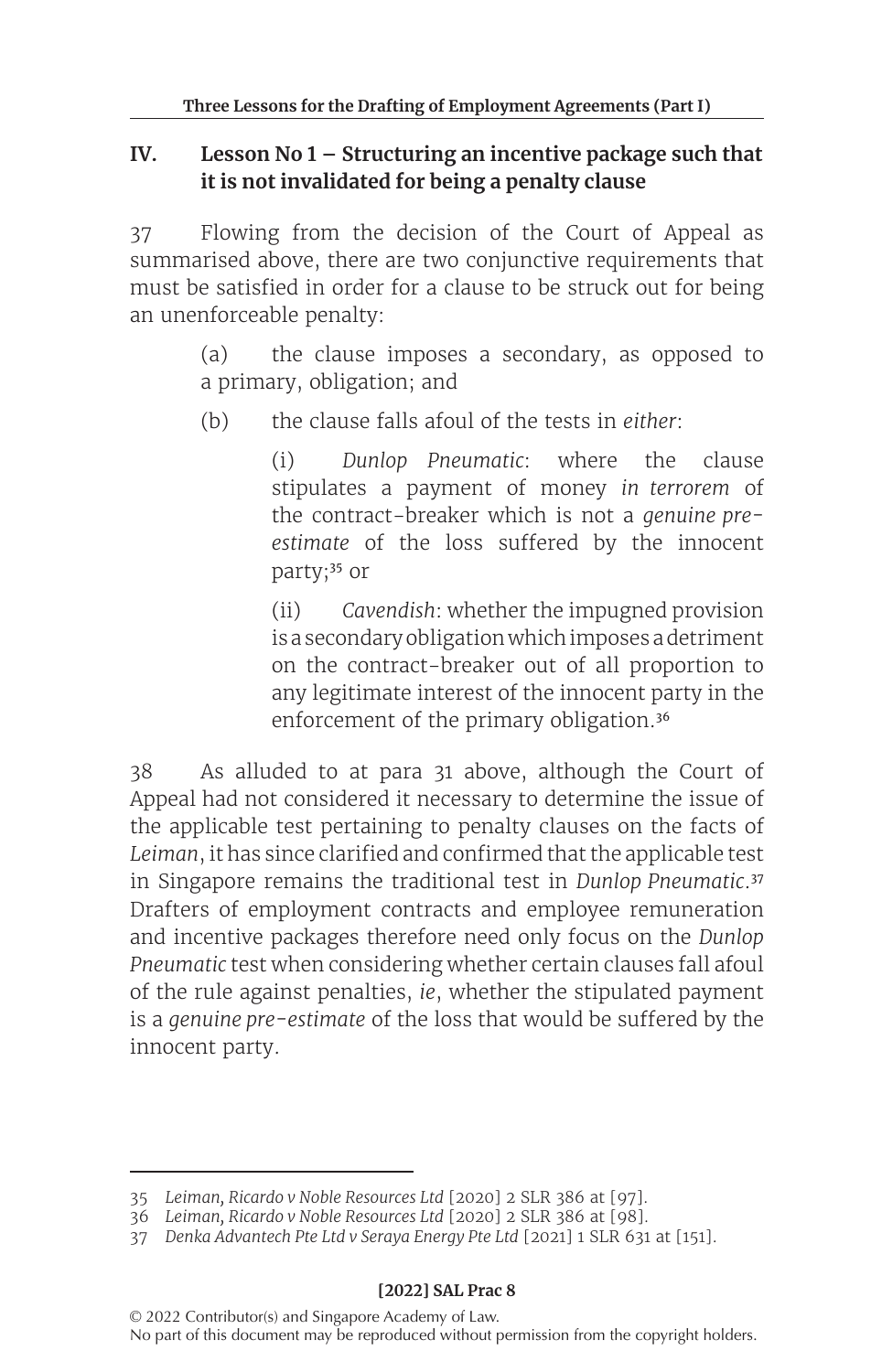## *A. Drafting tip No 1: avoid framing the clause as a secondary obligation*

39 The first clear way by which drafters can ensure that a clause will not be invalidated for being an unenforceable penalty is by ensuring that the clause is framed as a *primary*, as opposed to a secondary, obligation. As noted by the Court of Appeal, the rule against penalty clauses is *not* engaged where the clause in question concerns a primary obligation.<sup>38</sup>

40 Citing Lord Diplock's formulation of the conceptual distinction between primary and secondary obligations in *Photo Production Ltd v Securicor Transport Ltd*,<sup>39</sup> the Court of Appeal in *Leiman* noted that "*[t]he corollary of recognising the parties' freedom of contract is that the law also allows them the freedom to change their mind and break their contractual undertakings if they so wish, albeit at a price*" [emphasis added]. This "price" is the secondary obligation on the part of the contract-breaker to compensate the innocent party, which only arises upon a breach of the contract.<sup>40</sup>

41 The Court of Appeal further held that in considering whether a given clause imposes a primary or secondary obligation, the court should approach the issue as a matter of *substance* rather than form. Indeed, the Court of Appeal had previously noted that although a contract may use words and labels such as "liquidated damages" and "penalties", such labels are inconclusive.<sup>41</sup> The court then laid down three guiding considerations, as follows:<sup>42</sup>

> (a) the overall context in which the bargain in the clause was struck;

> (b) any reasons why the parties agreed to include the clause in the contract; and

> (c) whether the clause was entered into and contemplated as part of the parties' primary obligations under the contract to secure some independent commercial

#### **[2022] SAL Prac 8**

<sup>38</sup> *Leiman, Ricardo v Noble Resources Ltd* [2020] 2 SLR 386 at [96] and [100].

<sup>39 [1980]</sup> AC 827.

<sup>40</sup> *Leiman, Ricardo v Noble Resources Ltd* [2020] 2 SLR 386 at [99] and [100].

<sup>41</sup> *Xia Zhengyan v Geng Changqing* [2015] 3 SLR 732 at [78].

<sup>42</sup> *Leiman, Ricardo v Noble Resources Ltd* [2020] 2 SLR 386 at [101].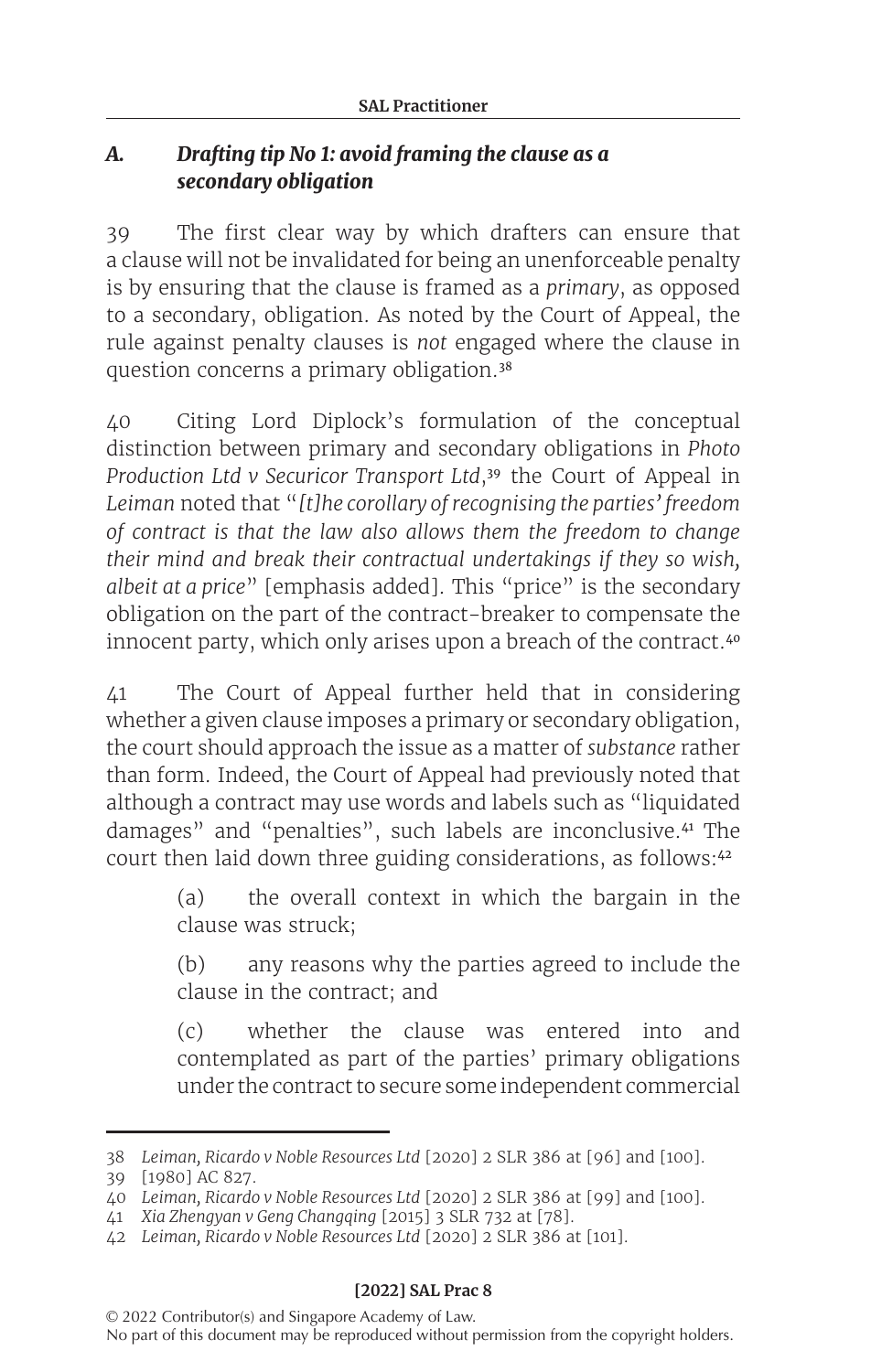purpose, or whether it was to hold the affected party *in terrorem* in order to secure his compliance with his primary obligations.

42 In the authors' view, the crux of the inquiry appears to lie in factor (c), *ie*, whether the clause was entered into to secure some "independent commercial purpose", or whether it was to "hold the affected party *in terrorem* in order to secure his compliance with the primary obligation". The determination of the inquiry in factor (c) requires the consideration of the context in which the bargain in the clause was struck and the reasons that the parties may have had for including the clause.

43 The question that follows is – what exactly is an independent commercial purpose? The answer to this can be found in the Court of Appeal's analysis of cll  $3(a)$ ,  $3(b)$  and  $3(c)$  of the Settlement Agreement. Starting first with cl 3(a), the Court of Appeal stated that as a matter of *form*, it was *phrased* as a primary obligation upon NRL to provide RL with payments and benefits upon a contingency being fulfilled, namely RL's continued compliance with his non-competition and confidentiality obligations.<sup>43</sup>

44 However, the court noted that each of these "benefits" that NRL was obligated to provide RL under cl 3(a), *ie*, the severance payments under cll 3(b) to 3(e), as well as the "Final Due Payments" according to the payment schedule set out in Exhibit A, were in fact premised on corresponding conditions which were independent of RL's continued compliance with his non-competition and confidentiality obligations:<sup>44</sup>

> (a) the remuneration promised to RL under cl  $3(b)$ was in exchange for RL's advisory services under the Advisory Agreement;

> (b) the 2011 bonus under cl  $3(e)$  was based on RL's performance in 2011; and

<sup>43</sup> *Leiman, Ricardo v Noble Resources Ltd* [2020] 2 SLR 386 at [104].

<sup>44</sup> *Leiman, Ricardo v Noble Resources Ltd* [2020] 2 SLR 386 at [65] and [104].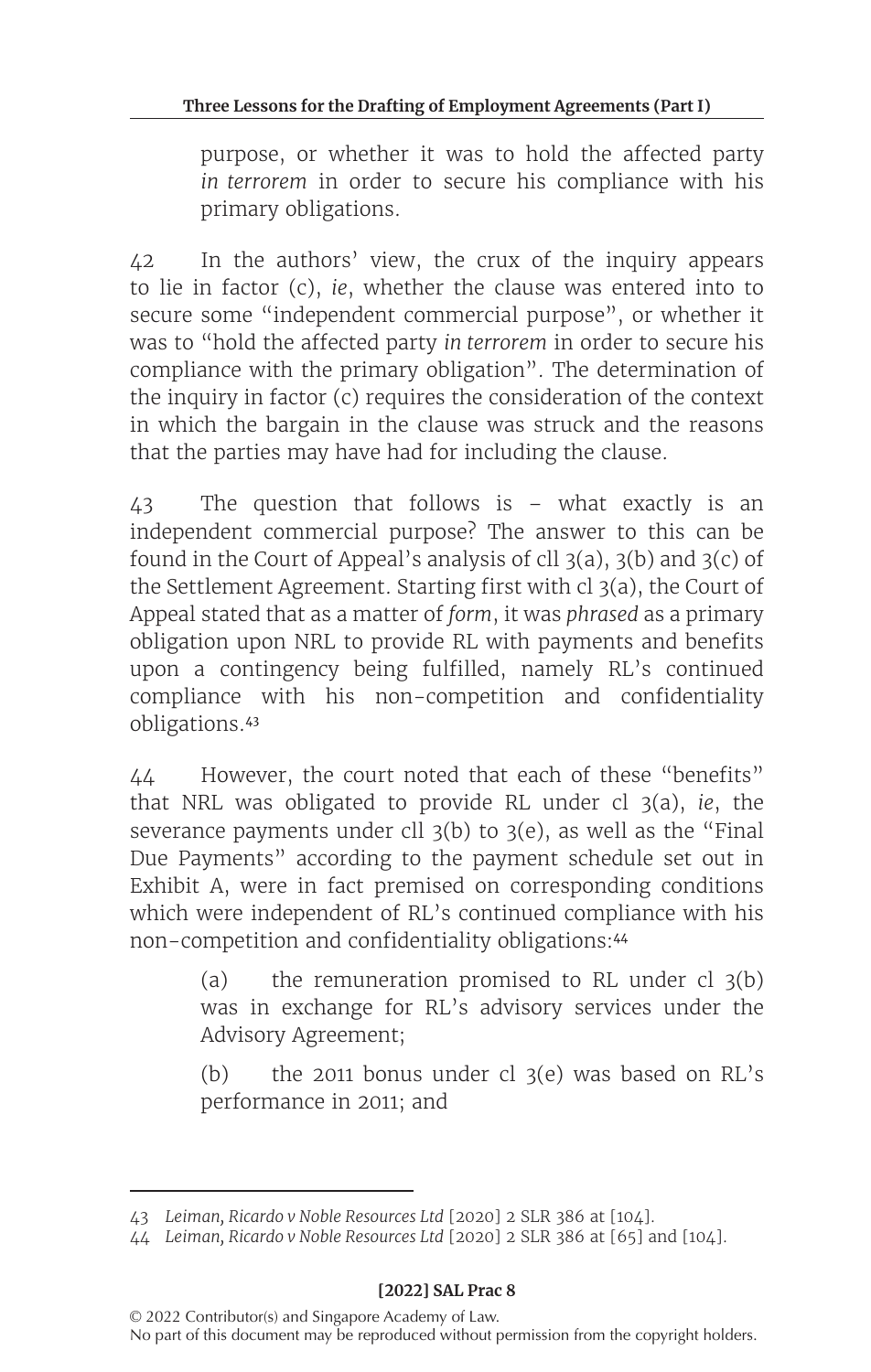(c) the "Final Due Payments" under Exhibit A were payments incidental to RL's resignation, and included his 2011 salary and reimbursements for expenses that he made during his employment;

 $45$  Further, the rights under cl 3(c) were also different from the rights under cl  $3(a)$ , cll  $3(b)$  and  $3(e)$ . Clause  $3(c)$  provided for certain *enhanced* rights to be provided to RL (in relation to the extension of time to exercise the unexercised Share Options), with such rights of RL being enhanced only by virtue of his entry into the Settlement Agreement.<sup>45</sup> The court concluded that NRL had an independent commercial purpose in extracting from RL an agreement to subject his enhanced rights under, *inter alia*, cl 3(c) to his being a "good leaver" after resignation.<sup>46</sup>

46 Based on the foregoing, it appears to the authors that there is an "independent commercial purpose" when one contracting party offers *enhanced* rights, in order to incentivise the other contracting party to undertake a *corresponding obligation in order to enjoy these enhanced rights*. For example, NRL's agreement to grant RL an extension of time to exercise his unexercised Share Options gave RL *enhanced rights* in relation to his Share Options. In exchange for these enhanced rights as an incentive, RL undertook to comply with the non-competition and confidentiality obligations. On the other hand, if a clause was phrased in such a way as to incentivise (or disincentivise) the other contracting party to comply with (or from breaching) its *existing obligations* but did *not* offer *enhanced rights* in exchange, that could be seen as a penalty clause. For example, under cl 3(a), NRL was offering to pay various existing payments under cl 3(a) (such as salary during RL's 2011 employment and reimbursement of expenses incurred during RL's employment), but RL would lose the benefit of these payments if he failed to comply with his "ongoing non-competition and confidentiality obligations". In those circumstances, cl 3(a) was held to be a penalty clause.

<sup>45</sup> *Leiman, Ricardo v Noble Resources Ltd* [2020] 2 SLR 386 at [105].

<sup>46</sup> *Leiman, Ricardo v Noble Resources Ltd* [2020] 2 SLR 386 at [105].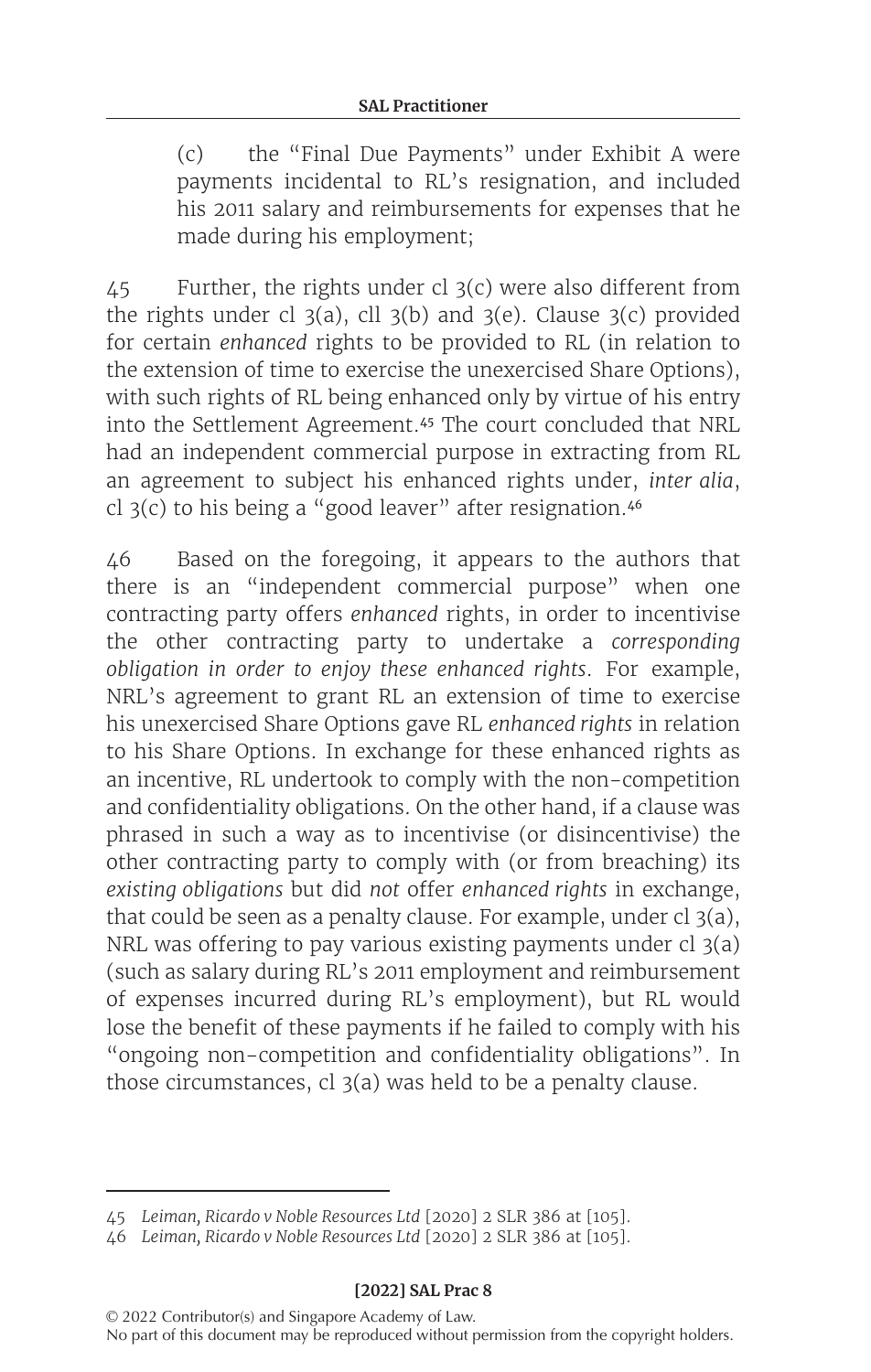47 By way of illustration, assume that Parties X and Y have no pre-existing contractual relationship. Party X then enters into an agreement with Party Y, for Party Y to provide services to Party X in exchange for remuneration (the "Primary Clause"). This would be to secure an independent commercial purpose, *ie*, Party Y's provision of the services to Party X, and therefore be regarded as a primary obligation. If, however, Party X inserts a clause into the agreement providing that in the event Party Y fails to provide the services according to the terms of the agreement, Party Y has to either (a) pay Party X a certain sum or (b) lose its right to remuneration for any work done (the "Secondary Clause"), this would be regarded as a secondary obligation. Indeed, given that the Primary Clause has already secured the independent commercial purpose (*ie*, the provision of the services), all the Secondary Clause does is to secure compliance with the Primary Clause. In fact, if Party Y failed to provide the services, Party X could sue Party Y in damages. Hence, the payment limb of the Secondary Clause could be seen as a "surcharge" on top of damages, as argued by RL and accepted by the Court of Appeal.<sup>47</sup>

48 In the authors' respectful view, and by way of illustration, it could perhaps have been possible to couch  $cl$  3(a) of the Settlement Agreement as a primary obligation, not just in *form* but also in *substance*. NRL's objective was essentially to ensure, *inter alia*, that RL complied with his non-competition and confidentiality obligations.

49 Inorder to secureRL's compliance with these requirements without having cl 3(a) of the Settlement Agreement struck down, the authors suggest that NRL could have done the following.

50 It may have been possible to structure cl 3(a) such that it included "enhanced" payments to RL (and not just his existing benefits such as salary and reimbursements for expenses incurred). If there are enhanced benefits in favour of NRL, it may be possible for NRL to justify RL's requirement to comply with his non-competition and confidentiality obligations in order to enjoy his "enhanced" benefits.

<sup>47</sup> *Leiman, Ricardo v Noble Resources Ltd* [2020] 2 SLR 386 at [107].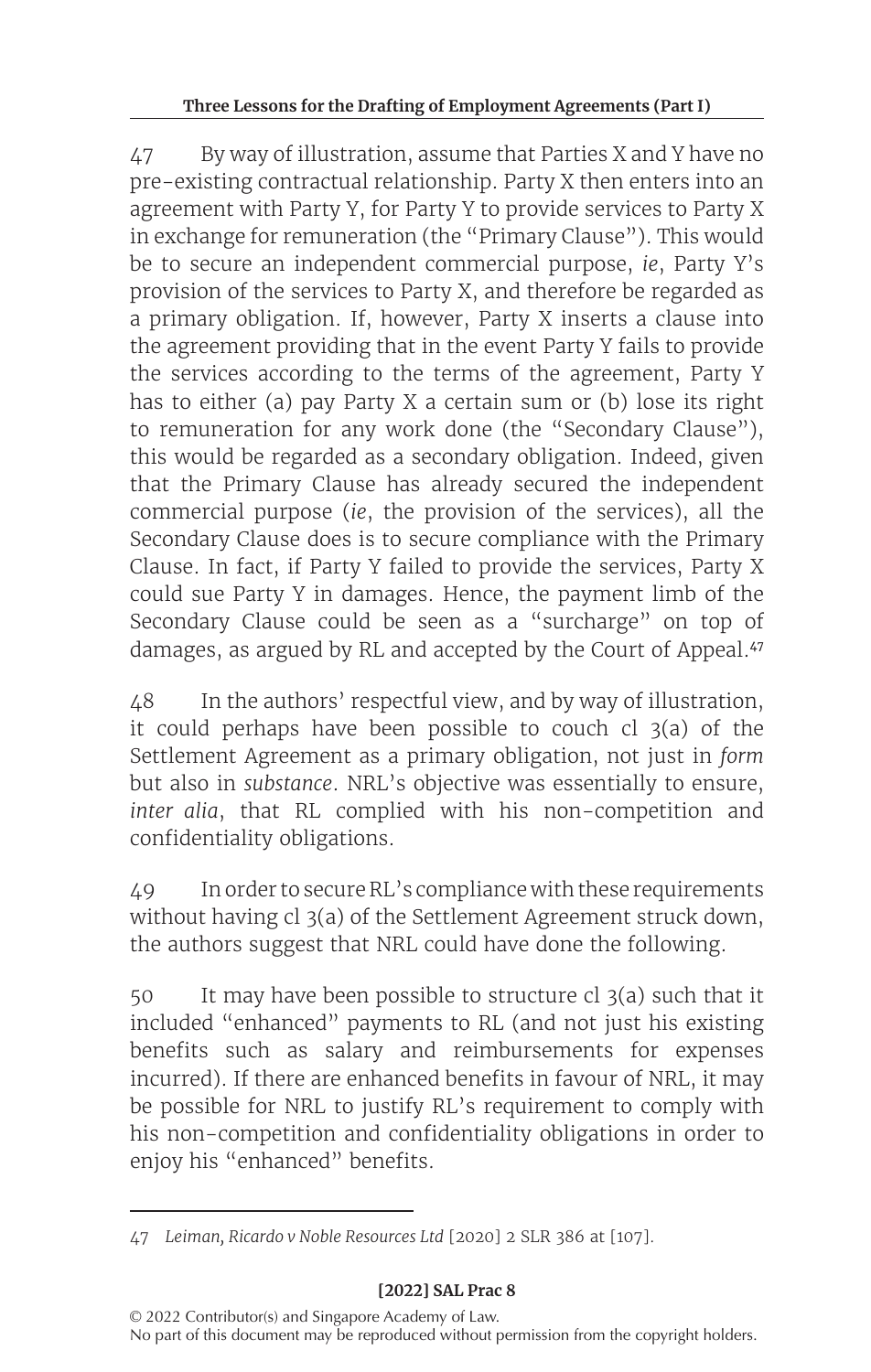### *B. Drafting tip No 2: ensure that the secondary obligation does not fall afoul of the test in* **Dunlop Pneumatic**

51 Notwithstanding the above, the authors acknowledge that there may be instances where a party to a contract may want to provide for a secondary obligation arising from the breach of a primary obligation. Indeed, contracting parties often include a liquidated damages clause in their agreements, which serves as a contractually stipulated secondary obligation (as opposed to one that is imposed by implication of law – *ie*, the right to sue for damages). One of the vital functions of a liquidated damages clause is to give parties certainty as to their risk exposure. Moreover, the injured party is spared the time and expense of having to prove its loss in a common law action for damages.

52 Specifically in the employment context, the difficulties with proving loss arising from breaches of non-competition and confidentiality obligations are well founded. These were the facts in the UK Supreme Court decision of *Morris-Garner v One Step (Support) Ltd*,<sup>48</sup> in which a company sued its former director and employee for, among other things, breaches of their non-competition and non-solicitation obligations. However, it was difficult for the plaintiff to identify its actual financial loss arising from these breaches. The court at first instance awarded the plaintiff *Wrotham Park*<sup>49</sup> damages based on the hypothetical "release fee" which the plaintiff would have demanded from the defendants to discharge them of their obligations under the restrictive covenants. On appeal, the majority of the UK Supreme Court held that *Wrotham Park* damages would *not* be awarded for breaches of non-competition obligations. This was on the basis that the breach of a non-compete obligation may cause the claimant to suffer pecuniary loss resulting from wrongful competition, such as loss of profits and goodwill, which can be measured by conventional means. While such loss may be difficult to quantify, and some elements of it may be incapable of precise measurement, this was nevertheless a "familiar type of loss" for

#### **[2022] SAL Prac 8**

<sup>48 [2019]</sup> AC 649.

<sup>49</sup> *Wrotham Park Estate Co Ltd v Parkside Homes Ltd* [1974] 1 WLR 798.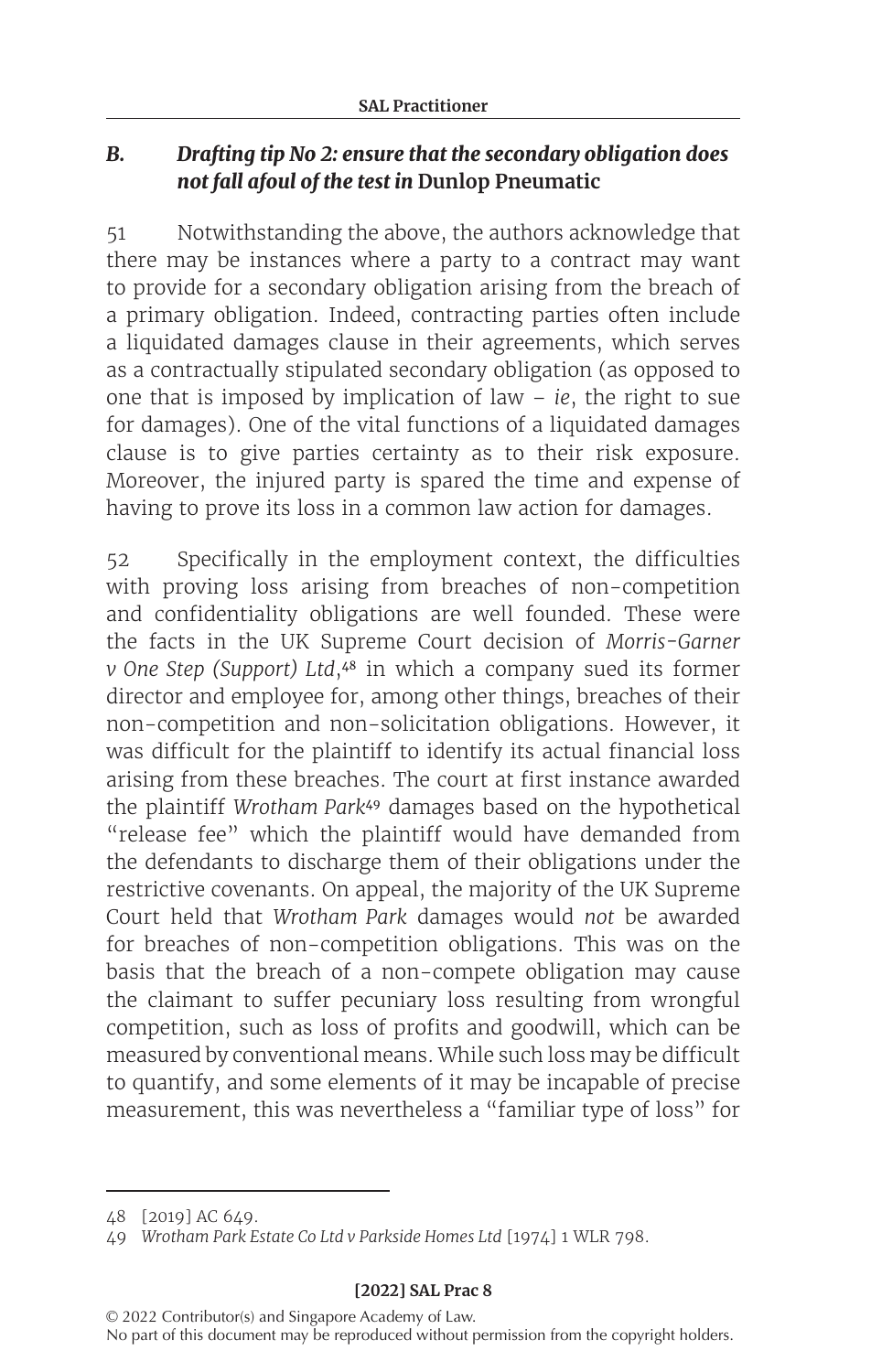which damages were frequently awarded.<sup>50</sup> There was therefore no necessity for the court to award *Wrotham Park* damages.

53 Closer to home, the Singapore High Court decision of *Tan Kok Yong Steve v Itochu Singapore Pte Ltd*<sup>51</sup> also demonstrates the practical difficulties of proving loss arising from a breach of non-competition and non-solicitation obligations. Upon finding the former employee liable for breaching his non-competition obligation, the court imposed an injunction to restrain the latter from dealing in certain products in certain geographical regions, thereby enforcing the restrictive covenant for the remainder of its duration.<sup>52</sup> The High Court also considered whether damages should have been awarded in the interim period between the date that the former employee had first breached the non-competition obligation and the date of the injunction order. Notably, the court ultimately awarded nominal damages, given that the company was unable to show that the financial losses suffered by the company were *attributable* to the former employee's breaches. Indeed, the court noted that a drop in business could be caused by a range of factors, including an economic downturn and changing business cycles.<sup>53</sup>

54 The cases above therefore illustrate the practical necessity of providing for a contractually stipulated secondary obligation in the event that restrictive covenants such as non-competition and confidentiality obligations are breached. In such instances, the contract drafter should ensure that the secondary obligation in question does not fall afoul of the *Dunlop Pneumatic* test, to which the authors now turn.

55 To recapitulate, the *Dunlop Pneumatic* test for determining whether a secondary obligation is an unenforceable penalty clause is as follows. The foremost inquiry is whether the clause in question is a genuine covenanted *pre-estimate of damage*. Additionally, a clause will be presumed to be a penalty if:<sup>54</sup>

<sup>50</sup> *Morris-Garner v One Step (Support) Ltd* [2018] UKSC 20 at [98].

<sup>51</sup> [2018] SGHC 85.

<sup>52</sup> *Tan Kok Yong Steve v Itochu Singapore Pte Ltd* [2018] SGHC 85 at [110].

<sup>53</sup> *Tan Kok Yong Steve v Itochu Singapore Pte Ltd* [2018] SGHC 85 at [116].

<sup>54</sup> *Xia Zhengyan v Geng Changqing* [2015] 3 SLR 732 at [78].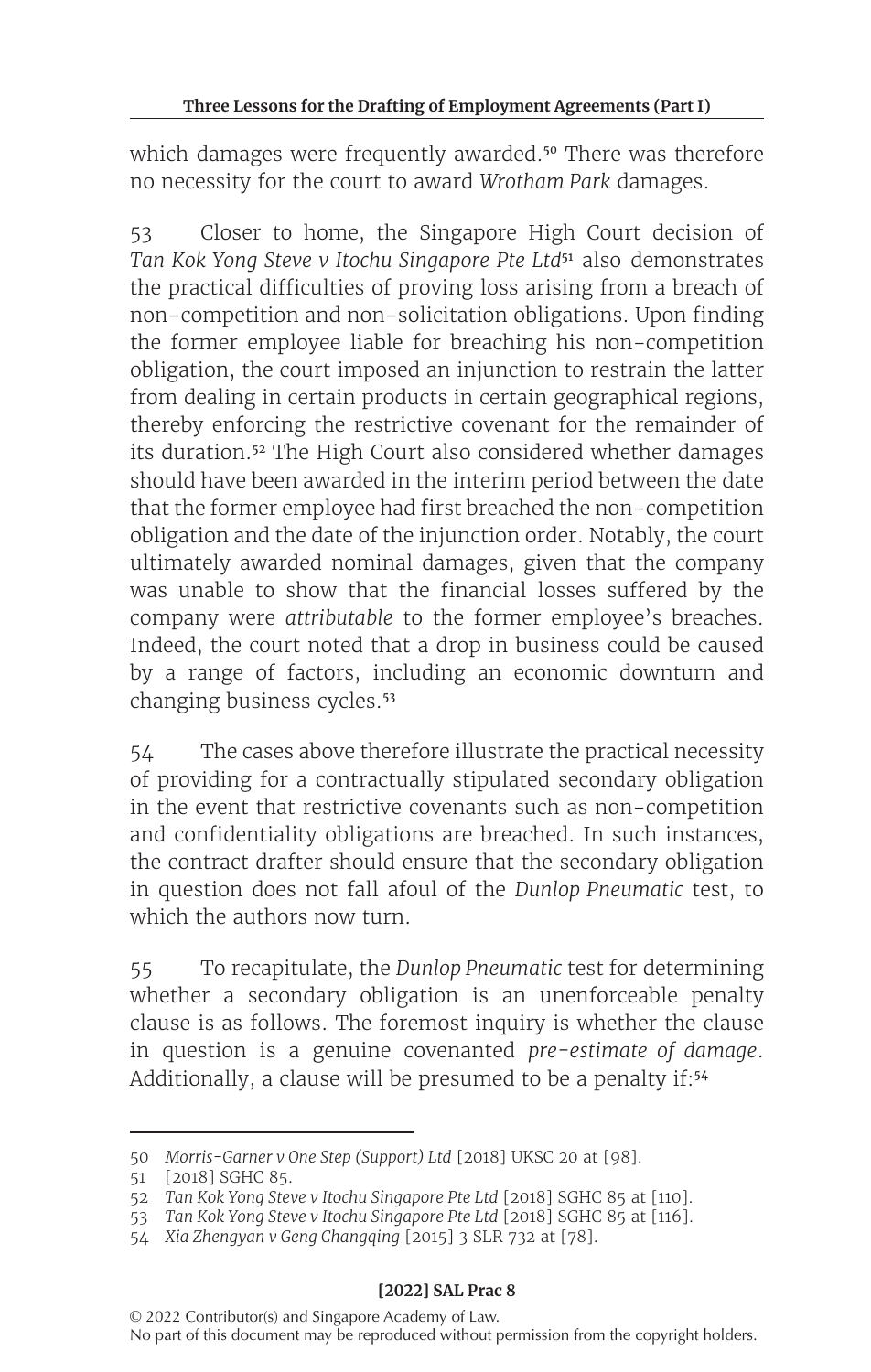(a) the sum stipulated for is extravagant and unconscionable in amount in comparison with the greatest loss that could conceivably be proved to have followed from the breach;

(b) if the breach consists only in not paying a sum of money, and the sum stipulated is a sum greater than the sum which ought to have been paid; and

(c) when a single lump sum is made payable by way of compensation, on the occurrence of one or more or all of several events, some of which may occasion serious and others but trifling damage.

56 In essence, the secondary obligation stipulated must be *commensurate* to the loss and damage suffered by the innocent party. Practically, this would mean that the compensation payable under a secondary obligation should be *reflective* of the loss that the innocent party will suffer. That said, the nature of some obligations and the breaches thereof are such as to make precise estimation of the losses to be suffered almost impossible. However, this is in any event "no obstacle to the sum stipulated being a genuine pre-estimate of damage".<sup>55</sup> It would be prudent for parties to maintain a documentary trail of their negotiations on the liquidated damages provision, in the event that there is a subsequent attempt to strike the clause out for being an unenforceable penalty.

57 One way to ensure that the secondary obligation is commensurate to the loss suffered is to structure the clause in a *dynamic* manner – such that the amount of compensation payable changes according to the amount of losses suffered. To this end, the Court of Appeal considered that cl 3(a) was not a genuine pre-estimate of damage because it provided for the disentitlement of a *fixed* amount benefits regardless of the nature and extent of the breach of RL's non-competition and confidentiality obligations.<sup>56</sup>

<sup>55</sup> *Xia Zhengyan v Geng Changqing* [2015] 3 SLR 732 at [78(d)].

<sup>56</sup> *Leiman, Ricardo v Noble Resources Ltd* [2020] 2 SLR 386 at [107].